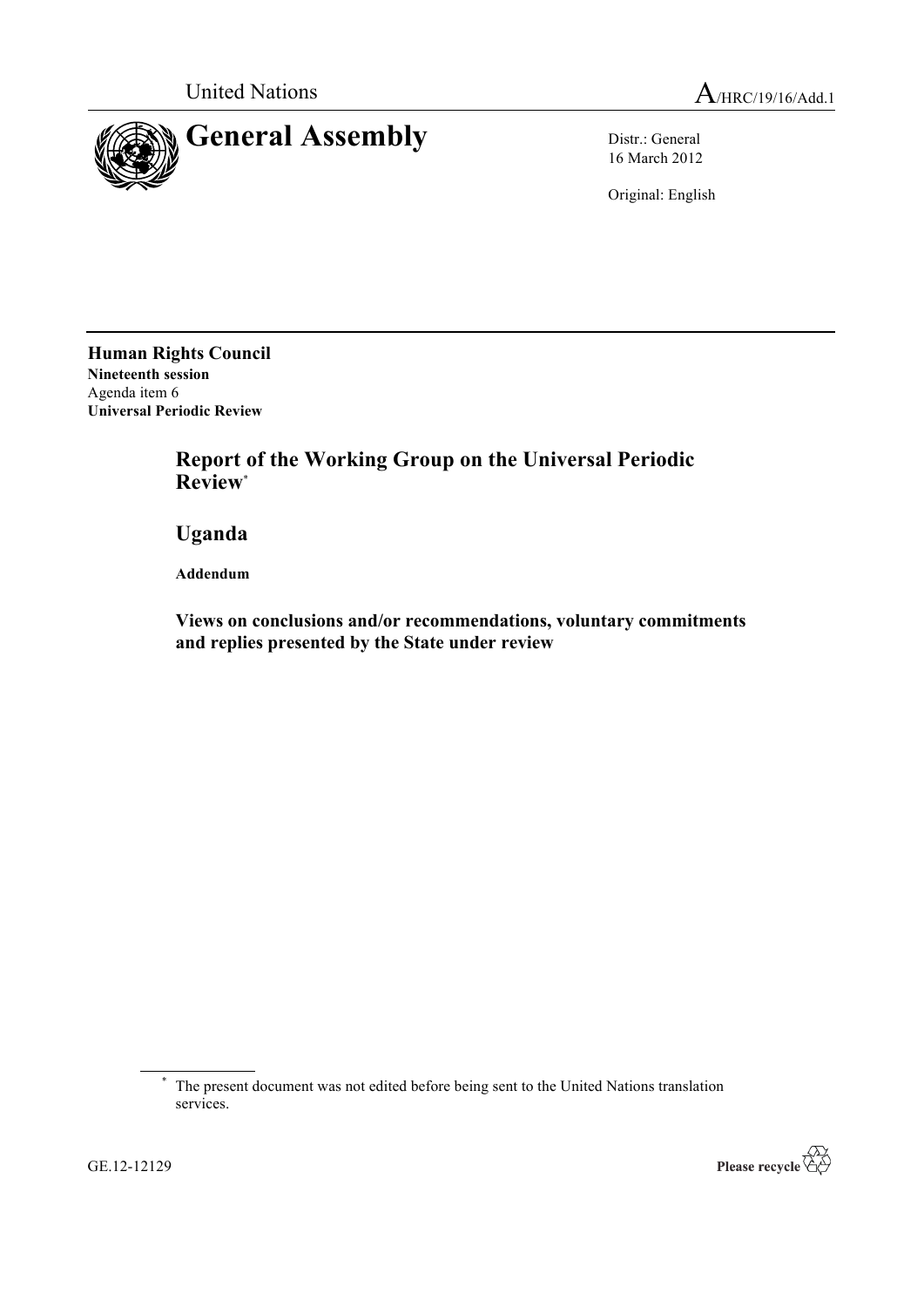1. Uganda welcomes the recommendations made in the course of the review held on the  $11<sup>th</sup>$  of October 2011 and after careful consideration, is pleased to provide the following responses, to be included in the outcome report.

2. Uganda has ratified all the major UN Human Rights Conventions and is committed to continuing the process of accession to developing norms and standards.

## **Not accepted**

3. Recommendations 112.1, 112.2, 112.32, 112.33, 112.34, 112.35, 112.36, 112.37, 112.38 on the abolition of the death penalty are **not accepted.**

4. The recommendation did not enjoy the support, during the course of country-wide constitution-making consultative processes.

5. However, the Supreme Court has ruled, and the Government accepts that after 3 years, a death sentence which is not enforced is automatically commuted to life imprisonment, without remission.

6. Recommendations 112.10, 112.11 and 112.12 are **not accepted.**

7. The provisions on the Convention on Statelessness are not entirely in conformity with provisions of our constitution and laws relating to the acquisition of nationality.

8. Recommendations 112.25, 112.26, 112.27, 112.28, 112.29,112.30, 112.31 with respect to Standing Invitations.

9. We will continue to consider requests for country visits on a case by case basis. We would also like to re-iterate that equal attention should be given to Economic, Social and Cultural Rights.

10. Recommendation 112.42 is vague, and thus **not accepted**.

## **Partially accepted**

11. Recommendations 112.3, 112.4, 112.5 and 112.7 with respect to ratification of OPCAT do not currently enjoy support, and are **not accepted**. However, we **accept** that its provisions are to be adopted into proposed national legislation. We are glad to report that we have in place the Prohibition and Prevention of Torture Bill, 2012, which incorporates important provisions of the Convention.

12. Recommendation 112.6 is partly accepted for reasons mentioned above, but with respect to discrimination against women is **accepted.**

13. Recommendation112.9 is **partly accepted.**

14. The Government should point out that, currently, the issue does not apply to our national context. However, we will study the issue further, with a view to providing a remedy where the situation arises and merits consideration.

## **Accepted**

15. Recommendations 112.13, 112.14, 112.16, 112.17, 112.18, 112.19 are **accepted.**

16. Government reports that it has proposed the Prohibition and Prevention of Torture Bill, 2012, which incorporates important provisions of the Convention.